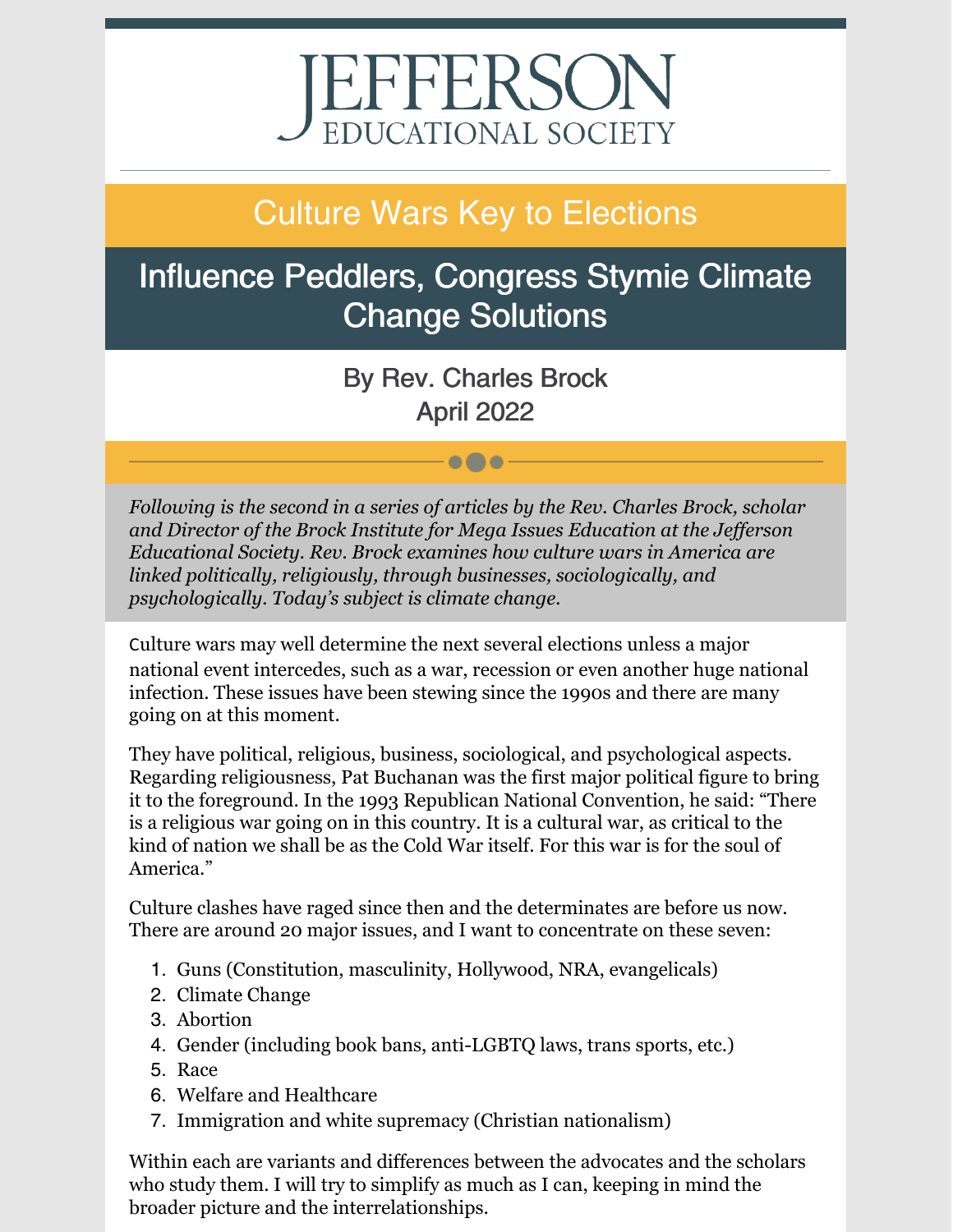#### **Climate Change**

**It is really hard to believe that climate change and global warming are in the culture wars at all.** Gosh, 98 percent of the climate scientists are in no doubt about global warming being caused by the overuse of fossil fuels (electricity generation, flying, cars, mining processes) and a few other things (fracking process, garbage burning, forest burnings, cows passing gas, etc.).

**Predictions are dire if we don't do anything to stop it.** Cities, nations, and islands underwater (1 to 8 feet by 2100), rising temperatures creating crop failures, more hurricanes, storms, heatwaves, droughts, higher death rates, dirtier air, acidic oceans, ice-free arctic, loss of many species, forest fires out of control, mass migrations leaving uninhabitable heat zones. It will be a dangerous world.

**Who would want to challenge these results?** There are a few scientists who work for fossil fuel industries who have raised negations. There are many in the fossil fuel industries who are afraid of losing jobs, e.g. coal miners of West Virginia and elsewhere, oil workers, huge industries. Exxon is the biggest company in the world.

**To get this under control, governments must act.** And here is where the face-off begins. There are many issues. One is who sponsors the candidates. Follow the money and make sure you see an accurate account of where the money comes to support your congressional representatives. Chances are that the climate change deniers are sponsored heavily by the fossil fuel industry. Members of Congress must specify where their contributions come from. Look them up.

"Do campaign contributions from oil and gas companies influence legislators to vote against the environment, or do these companies invest in legislators that have a proven antienvironmental voting record? Using campaign contribution data, we find that evidence consistently supports the investment hypothesis: The more a given member of Congress votes against environmental policies, the more contributions he or she receives from oil and gas companies supporting their reelection."[1]

Also there seems to be a mythology that somehow the issue is one of the left-wing crazies' agendas. "At a Florida event in Pinellas County about defending cities from sea levels rising around Florida, Gov. Ron DeSantis answered a reporter's question about climate change by talking about "left-wing stuff" and people posing as environmental advocates to "smuggle in their ideology."

DeSantis did not answer the reporter's question about what his administration is doing, if anything, to fight the causes of climate change, which is making sea levels rise, among other things. Neither DeSantis nor two environmental advisers at his side at the event uttered the words "climate change."

"What I've found is, people when they start talking about things like global warming, they typically use that as a pretext to do a bunch of left-wing things that they would want to do anyways. We're not doing any left-wing stuff," DeSantis said, prompting cheering among some at the event.[2]

Also, Florida's monopoly utilities don't like the idea of losing customers to home solar, and they are prepared to do anything they can to stop our rooftop solar industry in its tracks.

Senator Jennifer Bradley (R-Orange Park) and Rep. Lawrence McClure (R-Plant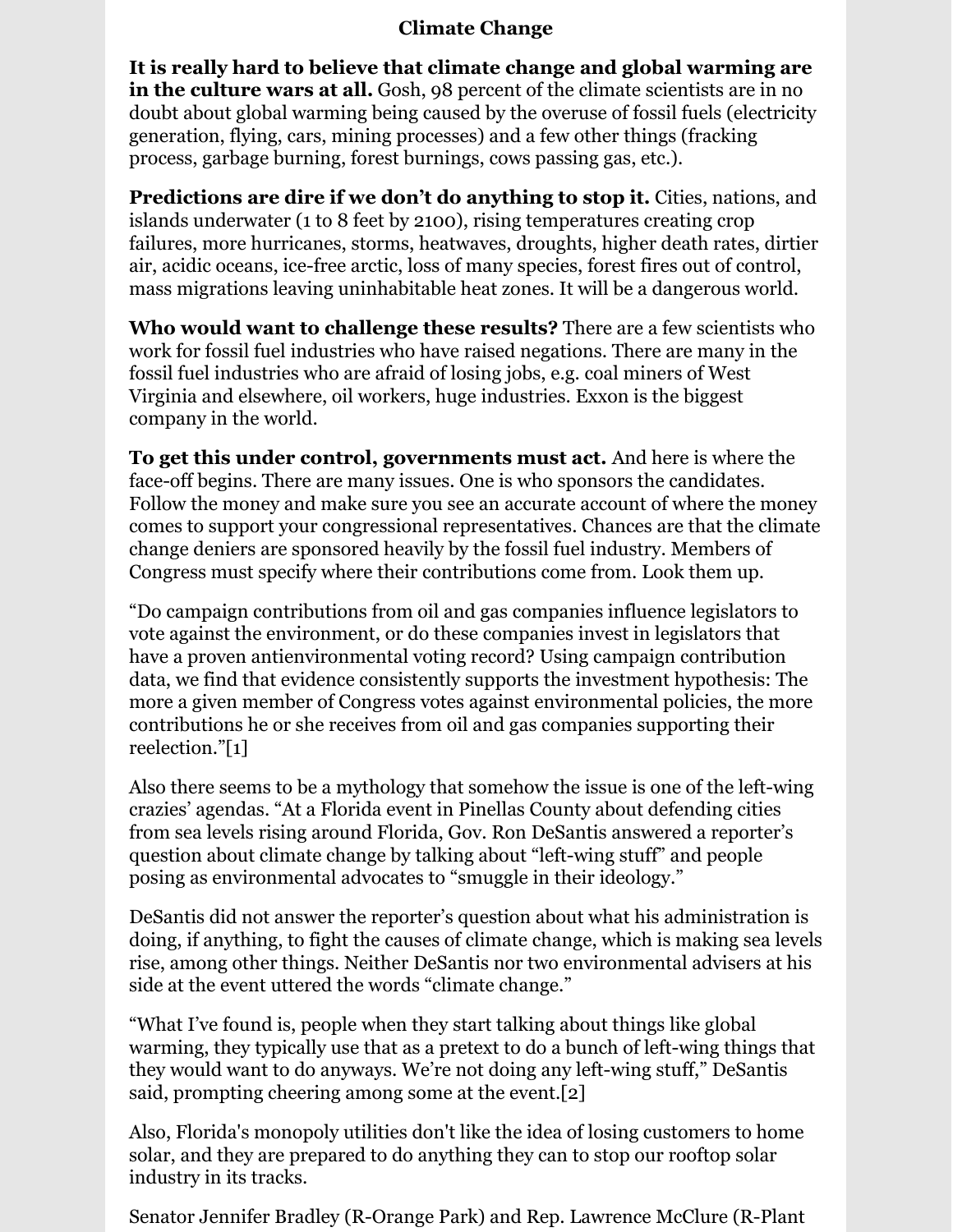City) filed SB 1024/HB 741, which would devastate the rooftop solar industry in Florida, destroying thousands of jobs and putting small rooftop solar installers out of business.

"Senate Bill 1024/House Bill 741 will:

- Remove language from statutes calling for the state legislature to promote the spread of clean, renewable energy;
- Codify anti-solar utility talking points into law;
- Reduce the amount that utilities compensate customers for customergenerated clean and renewable energy; and
- Allow utilities to impose new charges, fees, and minimum bills."[3]

## **This is a disaster for the nascent solar power industry and keeps global warming alive and thriving.**

There are plenty of other facts we could list. America and the rest of the industrial world have been on this for years, starting in the 1960s, though few listened early on. Former Vice President Al Gore made the most of it after the 2000 presidential election. He noted that our dangerous over-reliance on carbon-based fuels is at the core of all three of the economic, environmental, and national security crises. Our democracy has become sclerotic at a time when these crises require bold policy solutions. The 2007 Nobel Peace Prize was shared, in two equal parts, between the Intergovernmental Panel on Climate Change (IPCC) and Al Gore "for their efforts to build up and disseminate greater knowledge about man-made climate change, and to lay the foundations for the measures that are needed to counteract such change."

This is a short article. I could hammer out data for a week, but the above is enough to make my point. Environmental matters are within the cultural wars.

There are things we can do. **Retrain the fossil fuel companies and help their miners and workers.** There is a lot of political reluctance to give much money for this. Robert Reich, the Secretary of Labor under Bill Clinton, quit his Cabinet post because Clinton would not pony up enough money for worker retraining to make a significant difference. We need to raise the issue again and again. West Virginia needs investment in one of the poorest states in America because of neglect of the miners, as well as devastating health conditions, such as black lung from mining. Just drive through the state and see the hordes of middleaged men lolling around the pool halls with nothing to do, but who want to work.

**We can have good school programs on climate change as many do already.** Environmental studies are also very popular in college. We need to keep encouraging these majors and sponsoring the courses as well. The top ten degrees in American colleges are: Environmental architecture and environmental design, Environmental engineering, Environmental health sciences, Environmental law, Environmental science and sustainability, Horticulture, Marine sciences, and Energy. This is great.]

Presently scientists fear that their last-ditch climate warnings are going unheeded amid international turmoil caused by the war in Ukraine, and soaring energy prices.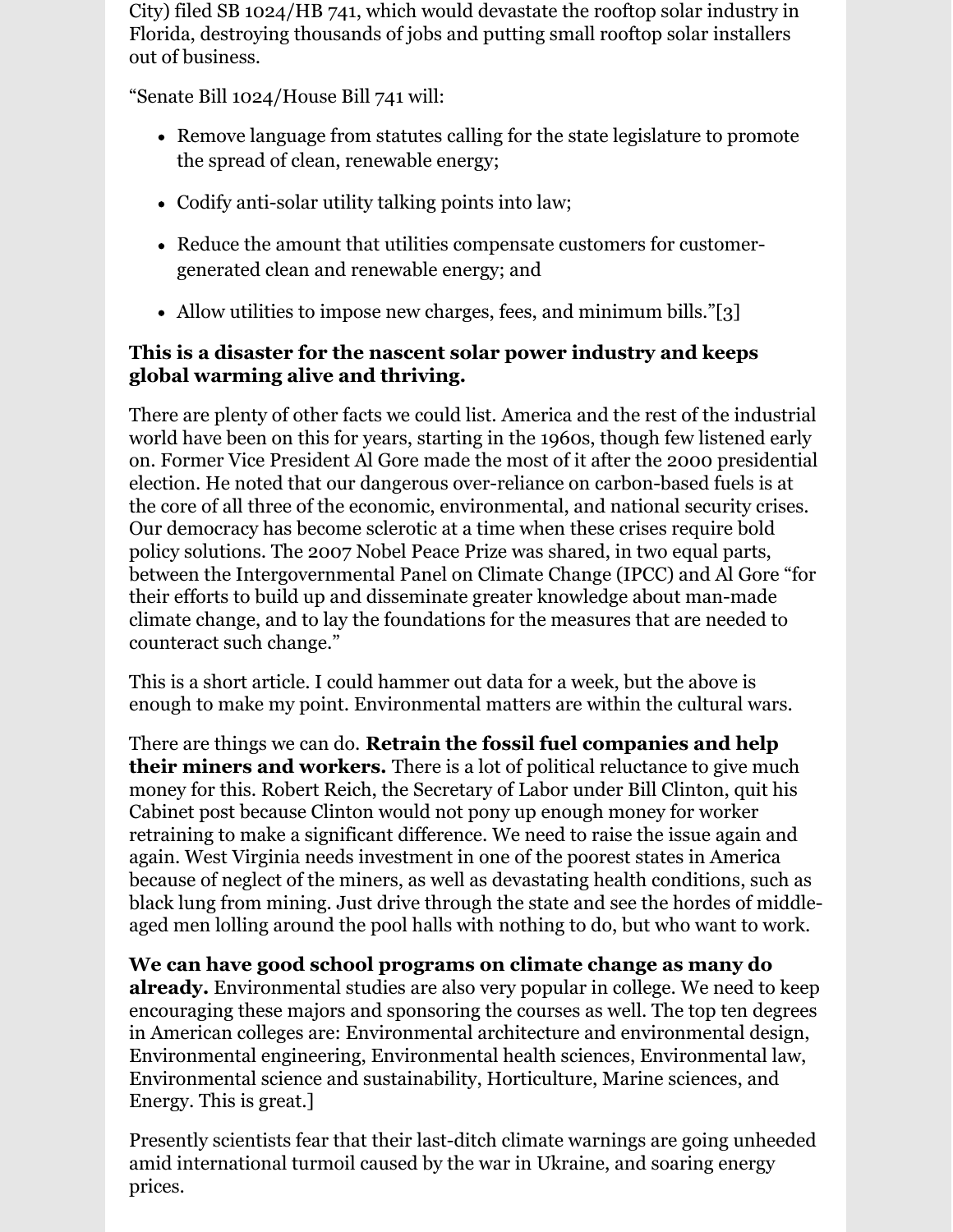"The third segment of the landmark scientific report from the Intergovernmental Panel on Climate Change – which could be the last comprehensive assessment of climate science to be published while there is still time to avoid the worst ravages of climate breakdown – will be published on Monday, warning that the world is not shifting quickly enough to a low-carbon economy." But the previous instalment of the vast report, known as working group 2 of the IPCC, was published a month ago, just as Russia invaded Ukraine, and received only muted attention, despite warning of catastrophic and irreversible upheavals that can only narrowly be avoided by urgent action now. Scientists told the Observer that Monday's fresh scientific warning must spur governments to belated action."[4]

#### **We need to get local government, organizations, and churches involved through – well, badgering.**

## **GO TO IT! PONY UP YOUR TIME AND MONEY. SAVE THE PLANET!**

## ABOUT THE AUTHOR

The Rev. Charles Brock, an Erie native, is an Emeritus Fellow, Chaplain, and Director of Ministerial Education at Mansfield College, Oxford, UK, where he taught for 35 years. He serves as the Director of the Brock Institute for Mega Issues Education at the Jefferson and as Director of the Institute on the American Dream at Penn State Behrend. Rev. Brock is also acting minister of the First Unitarian Universalist Church of Girard, Pennsylvania. He is a founding member of the Jefferson



Education Society, where he serves as the secretary of the Board of Trustees.

#### End Notes

- 1. Oil and gas companies invest in legislators who vote against the environment Matthew H. Goldberg [here](https://orcid.org/0000-0003-1267-7839); matthew.goldberg@yale.edu; Jennifer R. Marlon, Xinran Wang, +1, Sander van der Linden [here](https://orcid.org/0000-0002-0269-1744); and Anthony Leiserowitz-1Authors Info & Affiliations February 24, 2020 | 117 (10) 5111-5112 [here](https://doi.org/10.1073/pnas.1922175117).
- 2. Laura Cassels, Avoiding the words "climate change," DeSantis says global warming concerns involve "left-wing stuff." As utility rates rise, environmentalists fire back that clean energy is not <sup>a</sup> partisan issue. (Florida Phoenix, December 7, 2021)
- 3. www.myflorida.gov
- 4. Fiona Harvey, Dire warning on climate change 'is being ignored' amid war and economic turmoil, Guardian April 3, 2022

**Subscribe to JES [Publications](https://lp.constantcontactpages.com/su/OYSOPRt/PublicationsSubscription?source_id=f309202d-466b-42ef-b394-018a9442093d&source_type=em&c=) Emails! [Subscribe](https://lp.constantcontactpages.com/su/TXbaxH2/BookNotesSubscription?source_id=f309202d-466b-42ef-b394-018a9442093d&source_type=em&c=) to Book Notes Emails!**

## In Case You Missed It

Book Notes #96: Hiding in Plain Sight: [Benjamin](https://conta.cc/3rw2TfN) Franklin & the Invention